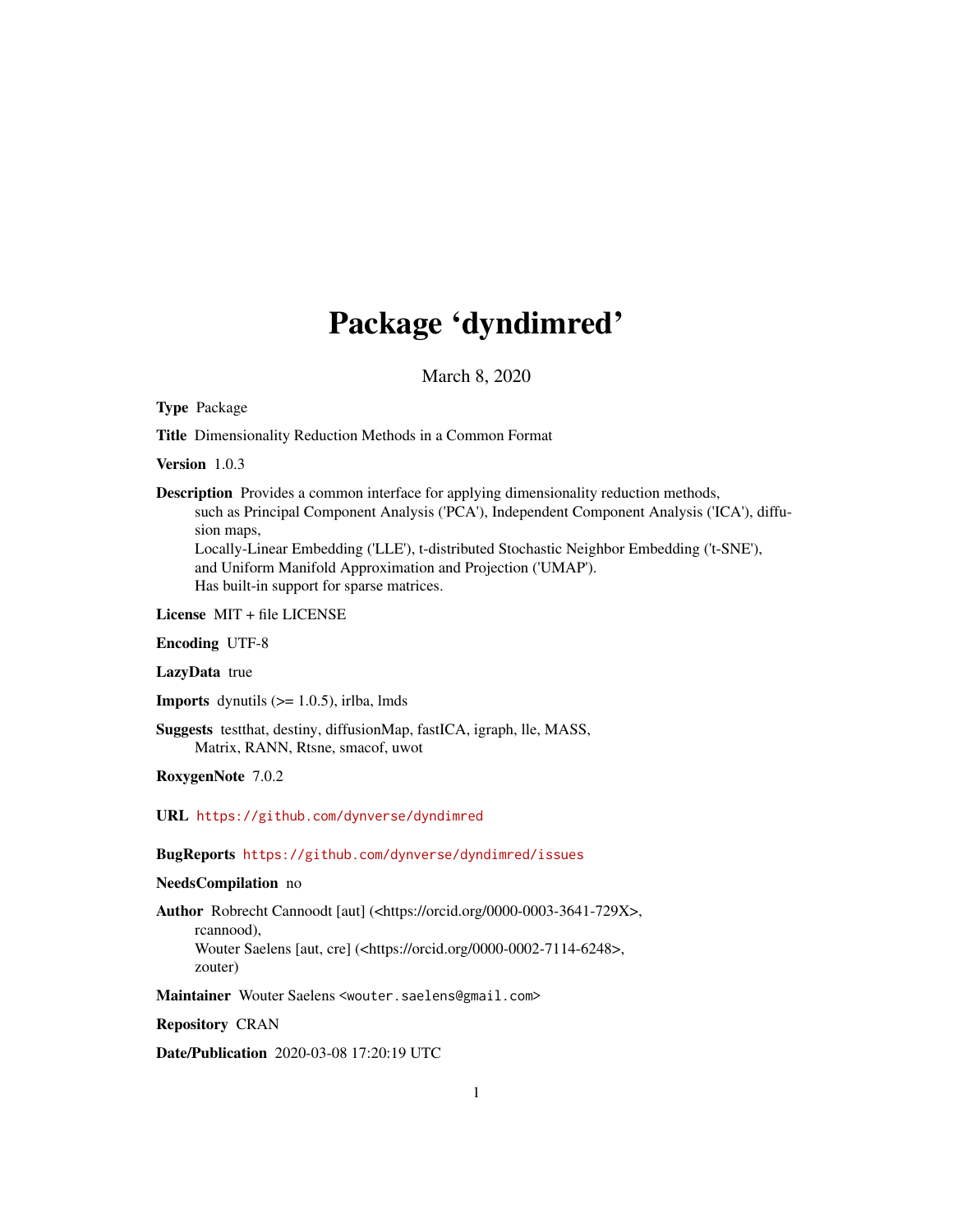### <span id="page-1-0"></span>R topics documented:

| Index |  |  |  |  |  |  |  |  |  |  |  |  |  |  |  |  |  |  |  |
|-------|--|--|--|--|--|--|--|--|--|--|--|--|--|--|--|--|--|--|--|

dimred *Perform simple dimensionality reduction*

#### Description

Perform simple dimensionality reduction

#### Usage

```
dimred(x, method, ndim, ...)
dimred_dm_destiny(
 x,
 ndim = 2,distance_method = c("euclidean", "spearman", "cosine")
)
dimred_dm_diffusionmap(
 x,
 ndim = 2,distance_method = c("pearson", "spearman", "cosine", "euclidean", "manhattan")
\mathcal{E}dimred\_ica(x, ndim = 3)dimred_knn_fr(
 x,
 lmds_components = 10,
 distance_method = c("pearson", "spearman", "cosine", "euclidean", "manhattan"),
 n_neighbors = 10
)
dimred_landmark_mds(
 x,
 ndim = 2,
 distance_method = c("pearson", "spearman", "cosine", "euclidean", "manhattan")
)
dimred_lle(x, ndim = 3)
```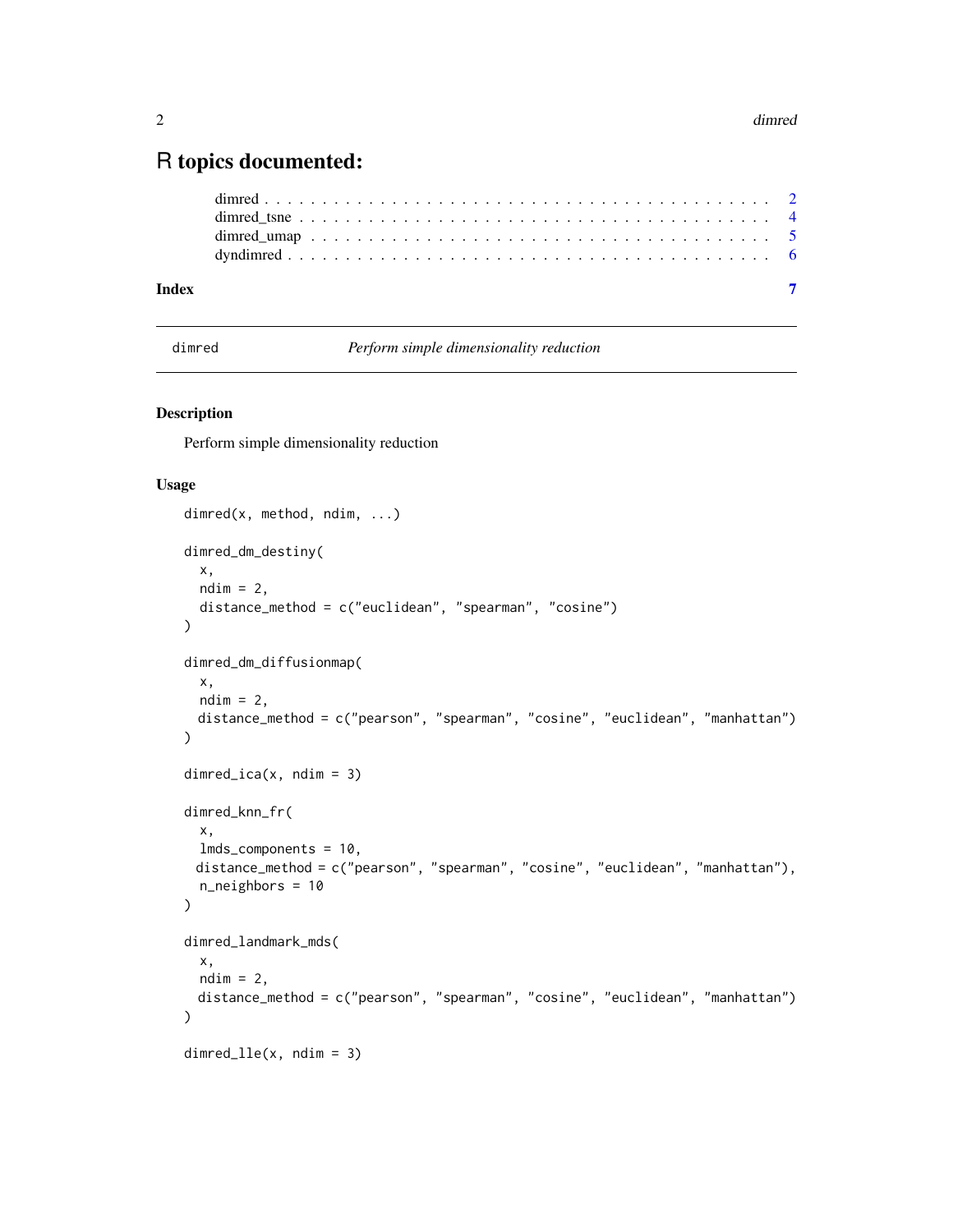#### <span id="page-2-0"></span>dimred 3

```
dimred_mds(
 x,
 ndim = 2,
 distance_method = c("pearson", "spearman", "cosine", "euclidean", "manhattan")
\mathcal{E}dimred_mds_isomds(
 x,
 ndim = 2,distance_method = c("pearson", "spearman", "cosine", "euclidean", "manhattan")
\mathcal{E}dimred_mds_sammon(
 x,
 ndim = 2,
 distance_method = c("pearson", "spearman", "cosine", "euclidean", "manhattan")
\mathcal{L}dimred_mds_smacof(
 x,
 ndim = 2,distance_method = c("pearson", "spearman", "cosine", "euclidean", "manhattan")
)
dimred_pca(x, ndim = 2)
```
list\_dimred\_methods()

#### Arguments

| $\mathsf{x}$    | Log transformed expression data, with rows as cells and columns as features                                                                  |
|-----------------|----------------------------------------------------------------------------------------------------------------------------------------------|
| method          | The name of the dimensionality reduction method to use                                                                                       |
| ndim            | The number of dimensions                                                                                                                     |
|                 | Any arguments to be passed to the dimensionality reduction method                                                                            |
| distance_method |                                                                                                                                              |
|                 | The name of the distance metric, see dynutils::calculate_distance                                                                            |
| lmds_components |                                                                                                                                              |
|                 | The number of lmds components to use. If NULL, LMDS will not be performed<br>first. If this is a matrix, it is assumed it is a dimred for x. |
| n_neighbors     | The size of local neighborhood (in terms of number of neighboring sample<br>points).                                                         |

#### Examples

```
library(Matrix)
x <- abs(Matrix::rsparsematrix(100, 100, .5))
dimred(x, "pca", ndim = 3)
```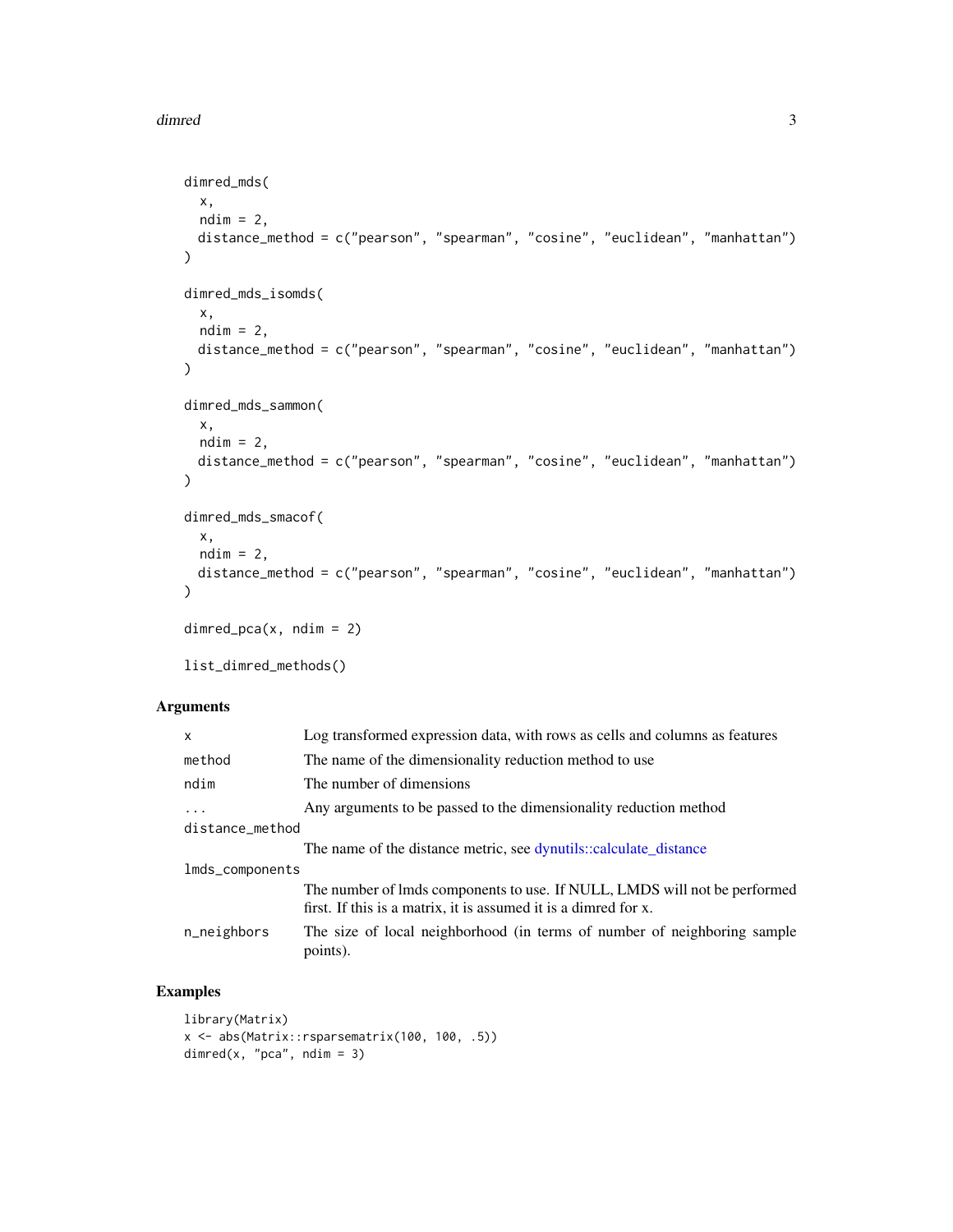```
dimred(x, "ica", ndim = 3)
if (interactive()) {
  dimred_dm_destiny(x)
  dimred_dm_diffusionmap(x)
  dimred_ica(x)
  dimred_landmark_mds(x)
  dimred_lle(x)
  dimred_mds(x)
  dimred_mds_isomds(x)
  dimred_mds_sammon(x)
  dimred_mds_smacof(x)
  dimred_pca(x)
  dimred_tsne(x)
  dimred_umap(x)
}
```
dimred\_tsne *tSNE*

#### Description

tSNE

#### Usage

```
dimred_tsne(
  x,
 ndim = 2,
 perplexity = 30,
  theta = 0.5,
  initial_dims = 50,
 distance_method = c("pearson", "spearman", "cosine", "euclidean", "manhattan")
\mathcal{L}
```
#### Arguments

| X               | Log transformed expression data, with rows as cells and columns as features                                                 |
|-----------------|-----------------------------------------------------------------------------------------------------------------------------|
| ndim            | The number of dimensions                                                                                                    |
| perplexity      | numeric; Perplexity parameter (should not be bigger than $3 *$ perplexity < nrow(X)<br>- 1, see details for interpretation) |
| theta           | numeric; Speed/accuracy trade-off (increase for less accuracy), set to 0.0 for<br>exact TSNE (default: $0.5$ )              |
| initial_dims    | integer; the number of dimensions that should be retained in the initial PCA step<br>(default: 50)                          |
| distance_method |                                                                                                                             |
|                 | The name of the distance metric, see dynutils::calculate_distance                                                           |

<span id="page-3-0"></span>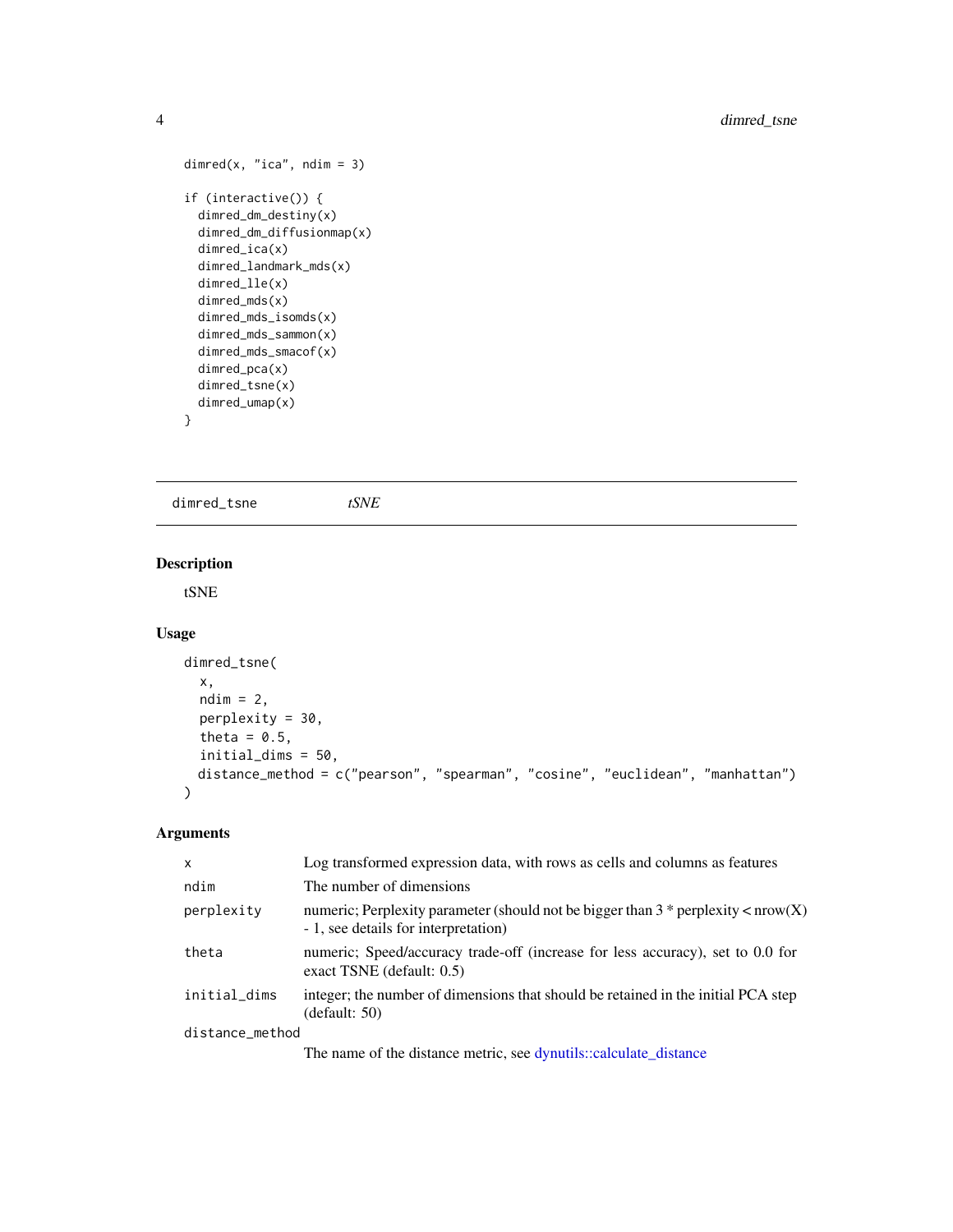#### <span id="page-4-0"></span>dimred\_umap 5

#### See Also

[Rtsne::Rtsne\(\)](#page-0-0)

#### Examples

```
library(Matrix)
dataset <- abs(Matrix::rsparsematrix(100, 100, .5))
dimred_tsne(dataset, ndim = 3)
```
dimred\_umap *UMAP*

#### Description

UMAP

#### Usage

```
dimred_umap(
 x,
 ndim = 2,distance_method = c("euclidean", "cosine", "manhattan"),
 pca_components = 50,
 n_neighbors = 15L,
 init = "spectral",
 n_threads = 1
)
```
#### Arguments

| Log transformed expression data, with rows as cells and columns as features                                           |
|-----------------------------------------------------------------------------------------------------------------------|
| The number of dimensions<br>distance_method                                                                           |
| The name of the distance metric, see dynutils::calculate_distance                                                     |
| pca_components The number of pca components to use for UMAP. If NULL, PCA will not be<br>performed first              |
| The size of local neighborhood (in terms of number of neighboring sample<br>points).                                  |
| Type of initialization for the coordinates. Options are:                                                              |
| • "spectral" Spectral embedding using the normalized Laplacian of the<br>fuzzy 1-skeleton, with Gaussian noise added. |
| • "normlaplacian". Spectral embedding using the normalized Laplacian of<br>the fuzzy 1-skeleton, without noise.       |
| • "random". Coordinates assigned using a uniform random distribution be-<br>tween $-10$ and 10.                       |
|                                                                                                                       |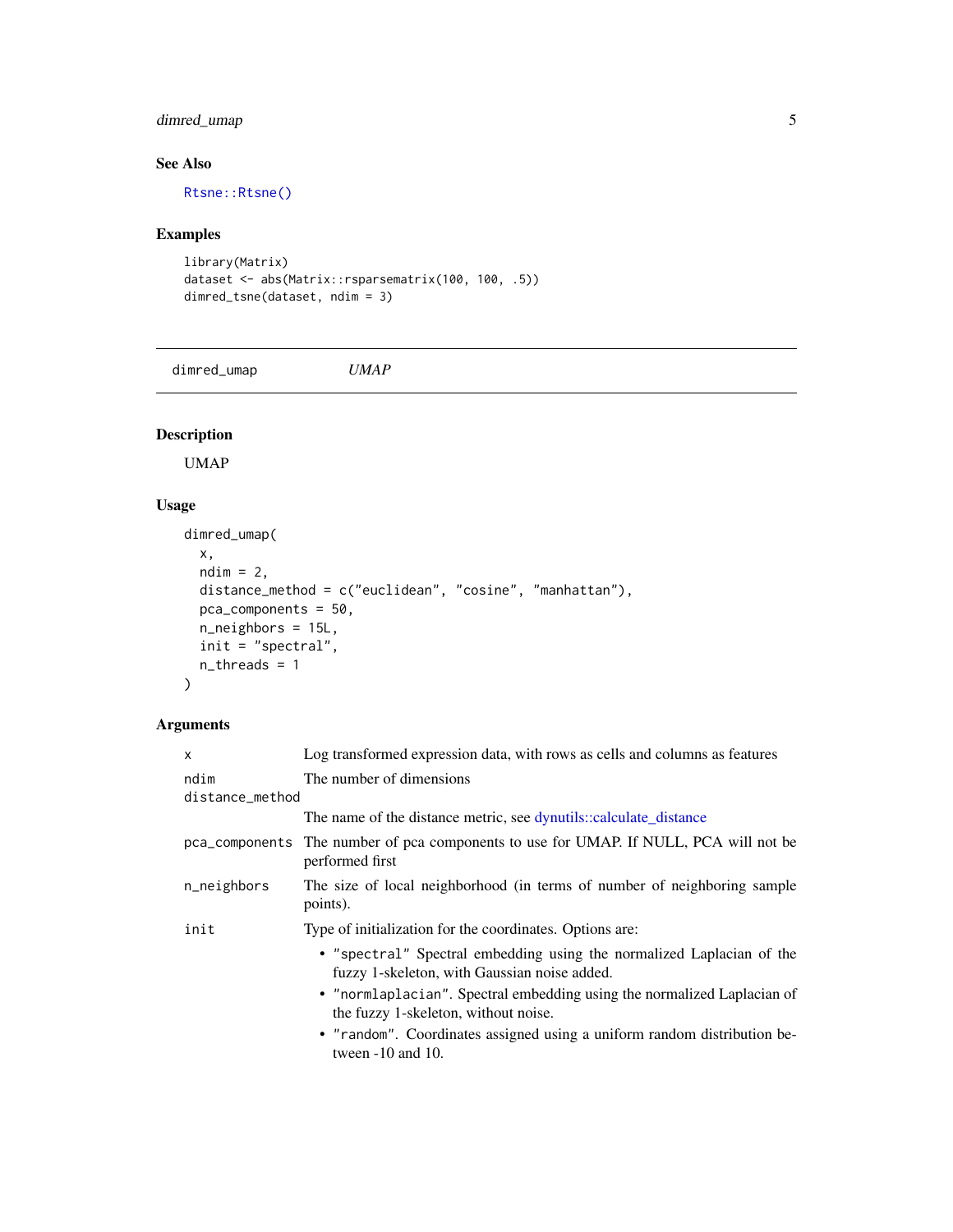<span id="page-5-0"></span>

|           | • "1vrandom". Coordinates assigned using a Gaussian distribution with stan-<br>dard deviation 1e-4, as used in LargeVis (Tang et al., 2016) and t-SNE.<br>• "laplacian". Spectral embedding using the Laplacian Eigenmap (Belkin<br>and Niyogi, 2002).<br>• "pca". The first two principal components from PCA of X if X is a data<br>frame, and from a 2-dimensional classical MDS if X is of class "dist".<br>• "spca". Like "pca", but each dimension is then scaled so the standard<br>deviation is 1e-4, to give a distribution similar to that used in t-SNE. This<br>is an alias for $init = "pca", init_sdev = 1e-4.$<br>• "agspectral" An "approximate global" modification of "spectral" which<br>all edges in the graph to a value of 1, and then sets a random number of<br>edges (negative_sample_rate edges per vertex) to 0.1, to approximate<br>the effect of non-local affinities. |
|-----------|-----------------------------------------------------------------------------------------------------------------------------------------------------------------------------------------------------------------------------------------------------------------------------------------------------------------------------------------------------------------------------------------------------------------------------------------------------------------------------------------------------------------------------------------------------------------------------------------------------------------------------------------------------------------------------------------------------------------------------------------------------------------------------------------------------------------------------------------------------------------------------------------------------|
|           | • A matrix of initial coordinates.                                                                                                                                                                                                                                                                                                                                                                                                                                                                                                                                                                                                                                                                                                                                                                                                                                                                  |
|           | For spectral initializations, ("spectral", "normlaplacian", "laplacian"), if<br>more than one connected component is identified, each connected component is<br>initialized separately and the results are merged. If verbose = TRUE the number<br>of connected components are logged to the console. The existence of multiple<br>connected components implies that a global view of the data cannot be attained<br>with this initialization. Either a PCA-based initialization or increasing the value<br>of n_neighbors may be more appropriate.                                                                                                                                                                                                                                                                                                                                                 |
| n_threads | Number of threads to use (except during stochastic gradient descent). Default<br>is half that recommended by RcppParallel. For nearest neighbor search, only<br>applies if $nn_method = "annoy".$ If $n_threads > 1$ , then the Annoy index will<br>be temporarily written to disk in the location determined by tempfile.                                                                                                                                                                                                                                                                                                                                                                                                                                                                                                                                                                          |

#### See Also

[uwot::umap\(\)](#page-0-0)

### Examples

```
library(Matrix)
dataset <- abs(Matrix::rsparsematrix(100, 100, .5))
dimred_umap(dataset, ndim = 3)
```
dyndimred *Common dimensionality reduction methods*

#### Description

Provides a common interface for applying common dimensionality reduction methods, Such as PCA, ICA, diffusion maps, LLE, t-SNE, and umap.